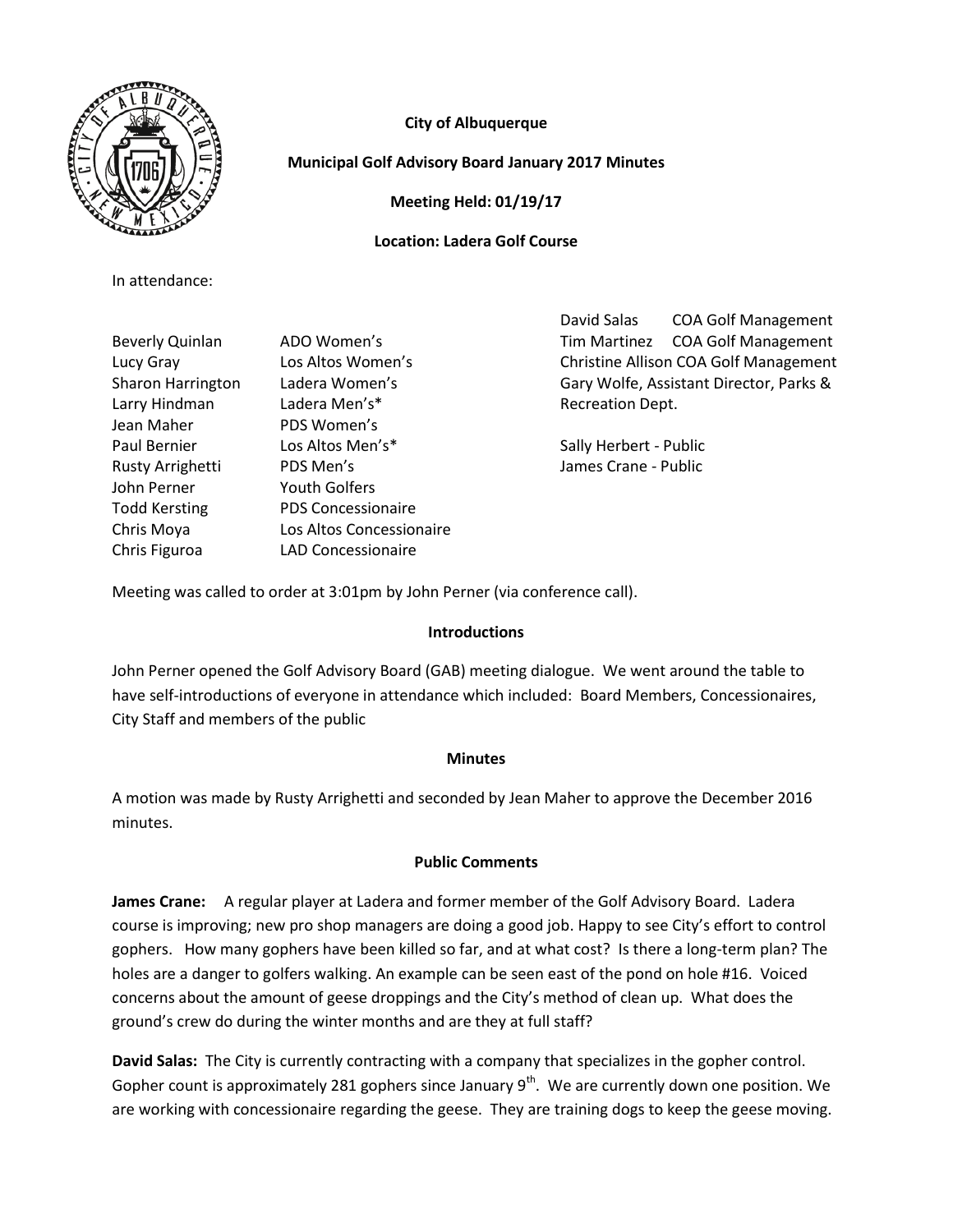James' crew is dragging nets to help with the goose droppings. The gopher holes are being knocked down by the contractor. It is a continuous process. The current contract is for \$25k for this control portion. We are working on a obtaining a monthly maintenance contract.

During the winter, the crew is servicing equipment, pruning, edging. Each course has a winter list that they complete.

## **Golf Management Reports and Updates**

### **Personnel Updates**

**David Salas:** As I mentioned we are still minus one body at Ladera. We made an offer for the Los Altos Mechanic who accepted and will be starting next week. The Maintenance Worker positon at ADO is also still vacant.

### **Rounds and Revenue**

**Tim Martinez:** Rounds and revenue, we had a good December. November was a little quiet compared to last year because of the weather. With the improved weather in December we came back. Our rounds evened out, our revenue evened out, our greens fees evened out. We are looking forward to kick starting things in the spring.

### **Concessionaire Comments**

**Chris Moya:** Last year February was a good month. Come this February hopefully we will have good weather.

**Todd Kersting:** Everything is going fine. When they redid the median years ago they took down our signage. Because signage is helpful to find locations, I found a piece of metal and redid our signage. I put public golf course on the signage as it helps to imprint that we are a public golf course. Maybe our telephone number can be welded to our pole. I believe it will help.

## **Golf Advisory Board (GAB) Member Comments**

**Rusty Arrighetti:** We had an election of officers and I mentioned I was on the Board. I let them know that we may have some vacancies. Two guys were interested so I will pass that information along. We have huge patches of weeds and I explained to them the city's position on that. Our sand traps do not have sand any more. The course is in ok shape.

**Larry Hindman:** A few more foot scrapers would be nice.

**David Salas:** The Board has vacancies. The at Large Position is vacant, Senior is vacant, ADO men's is vacant. Probably in the upcoming 4 to 6 weeks you will see plugs and we will be cultivating to address those areas. We will concentrate on the area by #6. I will talk to Henry about the sand.

**Jean Maher:** Someone had mentioned something about a wine and cheese party and lessons?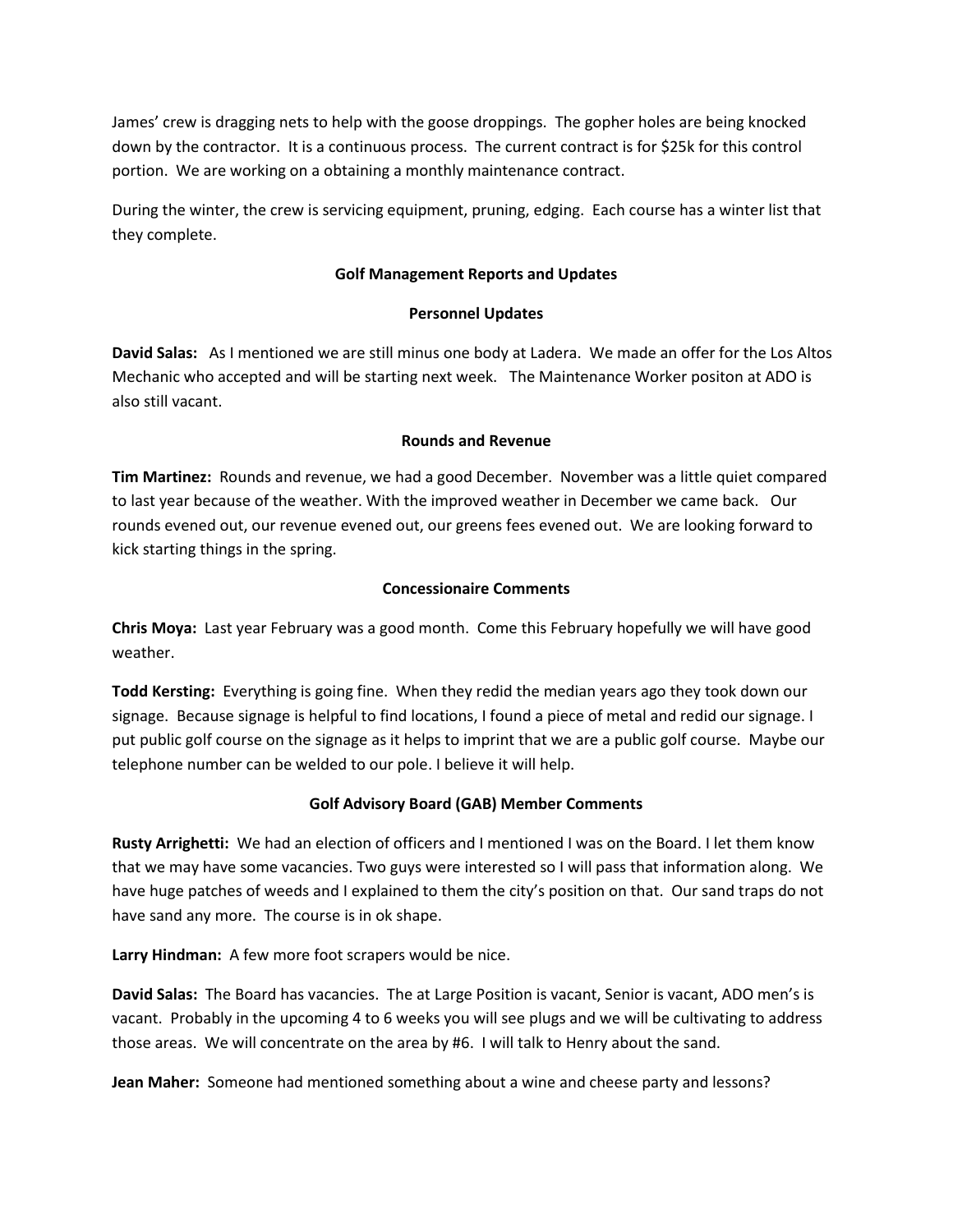**Todd Kersting**: That gets my interest.

**Sharon Harrington:** We've had a few more women interested in joining. I think the only sad thing is the greens. I talked to James who said to come and speak with him anytime. We talked to him about several different holes to fill in at spring. I was happy to see the differences in Ladera from 16 to 17. Word of mouth has gotten around that Ladera is improving. Customer service in the pro shop is improved also. If there is anything they can do for the greens?

**Paul Bernier**: Water holes are down at Los Altos. We seem to have better sand in our bunkers but light on rakes. On #14 are we going to get a par 5?

**David Salas:** Part of the low water is due to the well. Yes, you are going to get a par 5. Our consultant was out and was happy with the design of it. He wants to do a little modification and extend it a little more to the west.

**Garry Wolfe:** We have been working on killing gophers at Ladera since August. The amount of money that is out so far is close to \$60k. The previous company trapped almost 682 gophers from August thru November. We had to do a quick quote and we were able to get Gopher Grabbers on board. Their estimate was 13 to 15 gophers per acre; equaling approximately a population of 3000 to 4000 gophers within the fenced area. We are working on killing them. The city has engaged a consultant, Jim Keegan. He is in town now and has been visiting, by appointment, with people. His report should be done within the next 60 days. I'm sure he will want to speak to some members of the Golf Advisory Board.

**Jim Keegan:** (via telephone) We have spent 14 days in Albuquerque and will be back within three weeks to meet with Council members, staff at Parks. Mathew Whalen is setting up appointments for January 29, 30, 31 or 14<sup>th</sup> and 15th of February. My email is jikeegan@jjkeegan.com. Please email me with any concerns. Getting your feedback is important.

**John Perner:** Mentioned Top Golf as something of interest for the city that would make money. Perhaps offer tax incentives for balloon fiesta park.

### **Old Business:**

**David Salas:** Los Altos Well, we have the permit now; we are looking for the funding source.

### **New Business:**

**John Perner:** Discussed the Board's recommendations for fees and specials (attached), in great detail. All of the specials have been used in the past. This is our best estimate, to use things that have worked, and new things that have worked elsewhere. I would prefer to give the recommendations to Parks and Rec and you decide what you want to do with it. If you want to come back to us with changes, that is fine to.

**Garry Wolfe:** Reviewed the duties of the Golf Advisory Board. The recommendation of fees falls under the purview of the Board. The responsibility would then fall on the City to bring the Board's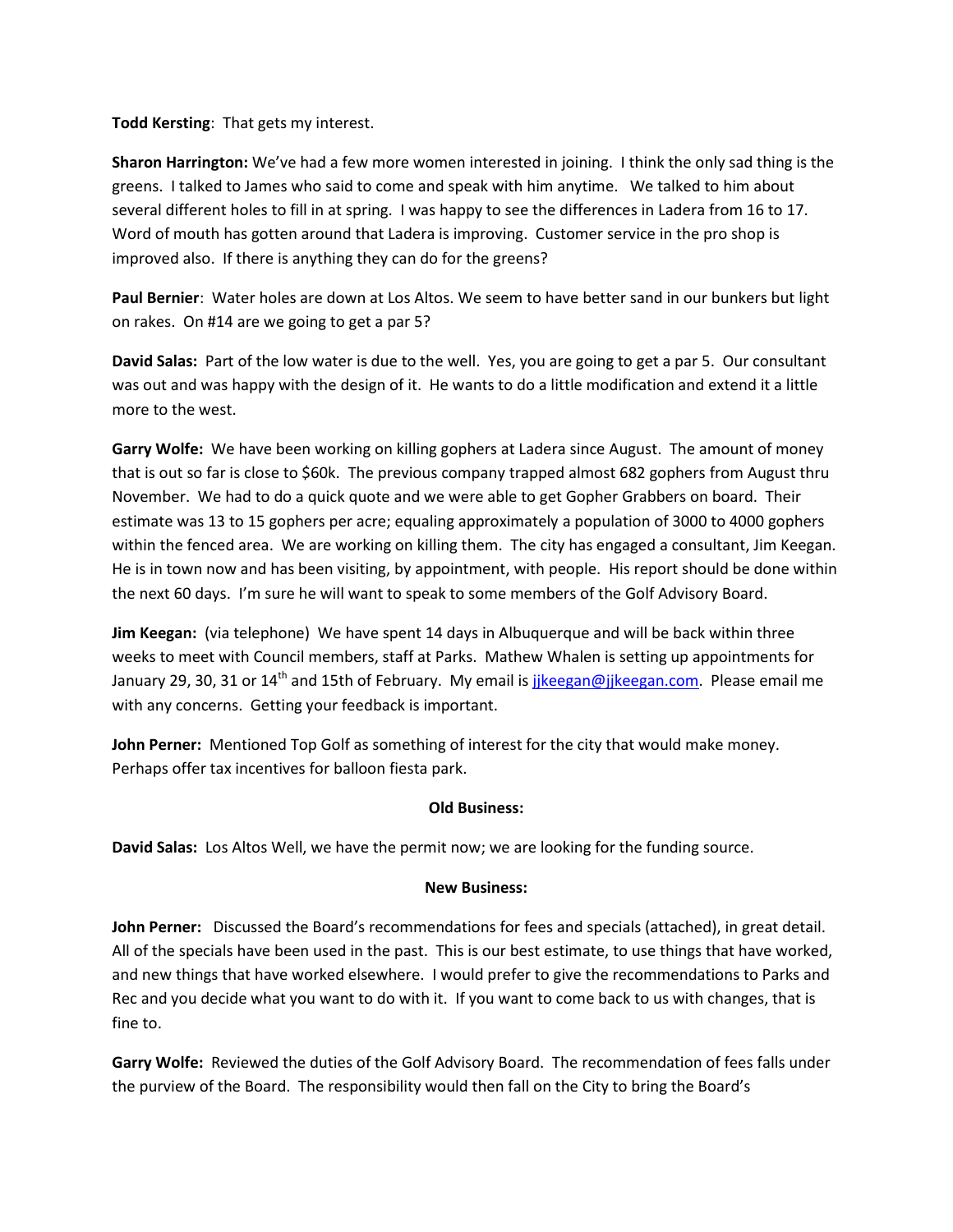recommendation to the Director. This would include a public hearing and a response period. I'm suggesting that the framework be refined a bit.

**Chris Moya**: To summarize, you want to present this to the committee and say that yes, we like all these. We are going to submit to Parks and Rec. Whether they are utilized or not, you are saying that the Board is behind these? That's what you are doing today?

**John Perner**: That is correct. These specials have been used in the past to boost play at the slowest times of day. The membership is totally new. We have to compete with our competition. This was our best shot of taking our knowledge, having a brain storm and this is what came out of the brain storm.

**Motion to accept the Board's recommendation for Specials and Membership was made by Sharon Harrington and seconded by Lucy Gray. All in favor, motion carries.** 

**(The Recommendation, as presented to and voted upon by the Board, is attached. Mr. John Perner is the author of this document.)**

Meeting Adjourned 4:08 pm.

Approved by: \_\_\_\_\_\_\_\_\_\_\_\_\_\_\_\_\_\_\_\_\_\_\_\_\_\_\_\_\_\_\_\_\_\_\_\_\_\_\_\_\_\_\_

John Perner, Acting Chairperson

Next meeting on February 16, 2017 at Los Altos.